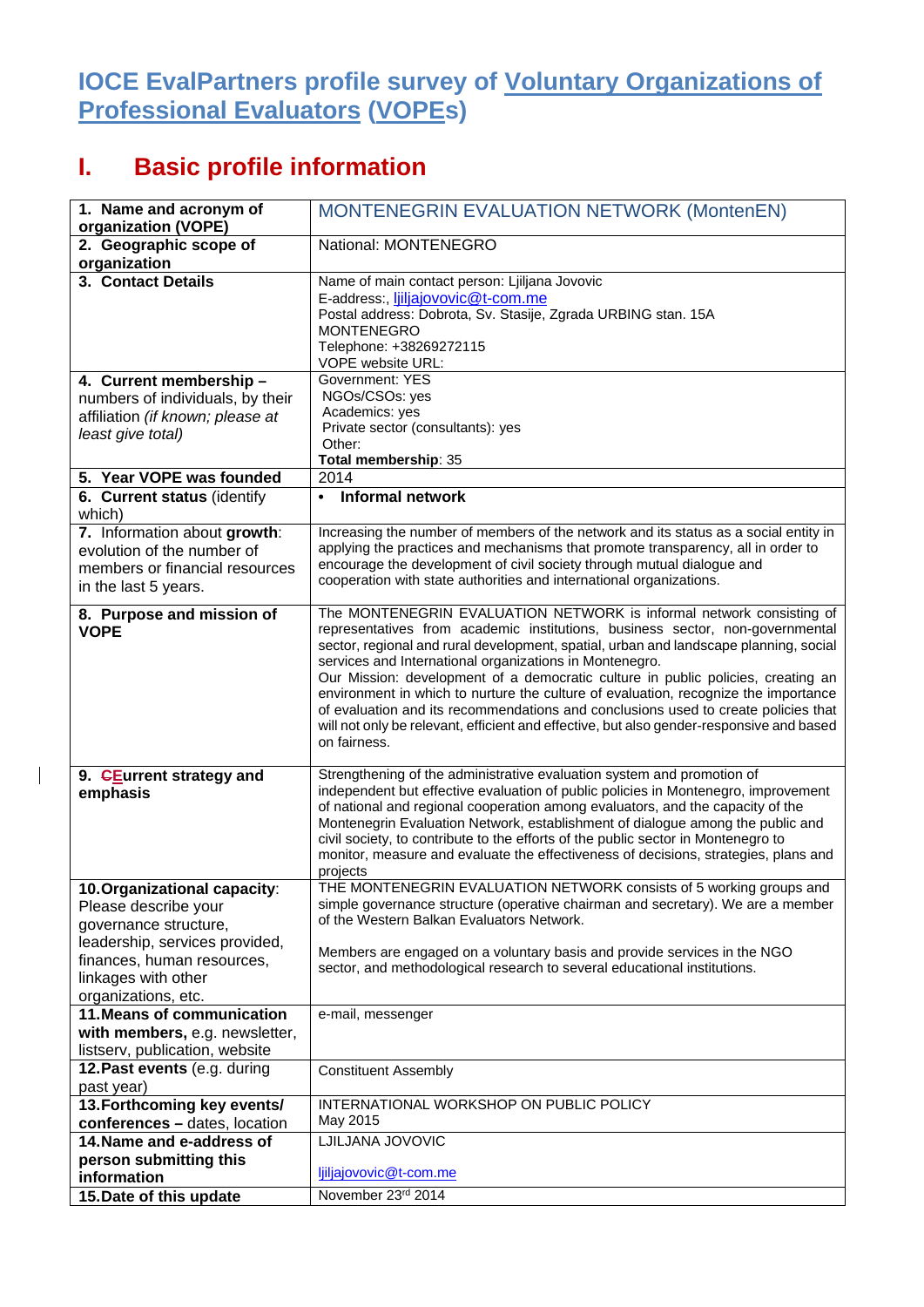## **II. Experience with Evaluation Capacity Building**

| 1. Background: Please provide<br>a brief history of the formation of<br>this organization (VOPE).<br>1.1 Who were/are the key<br>players?<br>1.2 How many members do you<br>have on your governing board/<br>committee?<br>1.3 What are the main existing<br>strengths that your VOPE is<br>trying to capitalize on?<br>1.4 What are the main<br>challenges that your VOPE is<br>trying to address? | multi-disciplinary<br>1.1. Members<br>academics<br>experienced<br>are<br>and<br>practitioners.<br>1.2.5 persons<br>1.3. Knowledge of the complete cultural, economic, environmental, social,<br>situation. A clear vision for the necessary changes; capacity evaluators<br>committed to contributing to the social democratic development,<br>strategic skills in leadership.<br>1.4. Development of a democratic culture in public policies, creating an<br>environment in which to nurture the culture of evaluation, recognize the<br>importance of evaluation and its recommendations and conclusions used<br>to create policies that will not only be relevant, efficient and effective, but<br>also gender-responsive and based on fairness.<br>The need for:<br>national<br>evaluation<br>Increasing<br>regional,<br>local,<br>and<br>$\bullet$<br>learning/knowledge pool;<br>professional development;<br>$\bullet$<br>increased use, and demand for evaluations;<br>$\bullet$<br>enhanced relevance and effectiveness of evaluations.<br>$\bullet$ |
|-----------------------------------------------------------------------------------------------------------------------------------------------------------------------------------------------------------------------------------------------------------------------------------------------------------------------------------------------------------------------------------------------------|---------------------------------------------------------------------------------------------------------------------------------------------------------------------------------------------------------------------------------------------------------------------------------------------------------------------------------------------------------------------------------------------------------------------------------------------------------------------------------------------------------------------------------------------------------------------------------------------------------------------------------------------------------------------------------------------------------------------------------------------------------------------------------------------------------------------------------------------------------------------------------------------------------------------------------------------------------------------------------------------------------------------------------------------------------------|
| 2. Organizational motivation:                                                                                                                                                                                                                                                                                                                                                                       | Knowledge of the complete cultural, economic, environmental, social,                                                                                                                                                                                                                                                                                                                                                                                                                                                                                                                                                                                                                                                                                                                                                                                                                                                                                                                                                                                          |
| What were/are the driving forces<br>of the VOPE and its historical<br>development?                                                                                                                                                                                                                                                                                                                  | situation. A clear vision for the necessary changes; capacity evaluators<br>committed to contributing to the social democratic development, strategic<br>skills in leadership.<br>The desire to improve knowledge, understanding, practice, and use of<br>evaluation in Montenegro and Region.<br>Global trends towards professionalization of the evaluation profession.<br>Active citizenship.                                                                                                                                                                                                                                                                                                                                                                                                                                                                                                                                                                                                                                                              |
| 3. Evaluation Capacity<br>Building <sup>1</sup> : What has your VOPE<br>done to promote evaluation<br>(M&E) capacity?                                                                                                                                                                                                                                                                               | Information sharing via social media channels and through educational<br>institutions.                                                                                                                                                                                                                                                                                                                                                                                                                                                                                                                                                                                                                                                                                                                                                                                                                                                                                                                                                                        |
| 4. Context / target entities:                                                                                                                                                                                                                                                                                                                                                                       | 4.1 Monitoring and Evaluation Professionals                                                                                                                                                                                                                                                                                                                                                                                                                                                                                                                                                                                                                                                                                                                                                                                                                                                                                                                                                                                                                   |
| More specifically, who are the                                                                                                                                                                                                                                                                                                                                                                      |                                                                                                                                                                                                                                                                                                                                                                                                                                                                                                                                                                                                                                                                                                                                                                                                                                                                                                                                                                                                                                                               |
| persons or institutions your<br>organization seeks to influence                                                                                                                                                                                                                                                                                                                                     | 4.2 VOPEs and local networks of evaluators (formal & informal)                                                                                                                                                                                                                                                                                                                                                                                                                                                                                                                                                                                                                                                                                                                                                                                                                                                                                                                                                                                                |
| (to strengthen evaluation<br>capacity)? For example:                                                                                                                                                                                                                                                                                                                                                | 4.3 Yes, one of our the most important goals                                                                                                                                                                                                                                                                                                                                                                                                                                                                                                                                                                                                                                                                                                                                                                                                                                                                                                                                                                                                                  |
| 4.1 Technical capacities to                                                                                                                                                                                                                                                                                                                                                                         | 4.4 Yes, this is very important goal.                                                                                                                                                                                                                                                                                                                                                                                                                                                                                                                                                                                                                                                                                                                                                                                                                                                                                                                                                                                                                         |
| supply quality evaluations,<br>partnering with experts, local<br>universities or others to<br>provide training for<br>members, etc.;                                                                                                                                                                                                                                                                |                                                                                                                                                                                                                                                                                                                                                                                                                                                                                                                                                                                                                                                                                                                                                                                                                                                                                                                                                                                                                                                               |
| 4.2 Strengthening VOPE                                                                                                                                                                                                                                                                                                                                                                              |                                                                                                                                                                                                                                                                                                                                                                                                                                                                                                                                                                                                                                                                                                                                                                                                                                                                                                                                                                                                                                                               |
| organizational capacity itself;<br>4.3 Enhancing the enabling                                                                                                                                                                                                                                                                                                                                       |                                                                                                                                                                                                                                                                                                                                                                                                                                                                                                                                                                                                                                                                                                                                                                                                                                                                                                                                                                                                                                                               |
| environment for evaluation,<br>including strengthening the<br>demand for and use of<br>evaluations by policy                                                                                                                                                                                                                                                                                        |                                                                                                                                                                                                                                                                                                                                                                                                                                                                                                                                                                                                                                                                                                                                                                                                                                                                                                                                                                                                                                                               |
| makers;                                                                                                                                                                                                                                                                                                                                                                                             |                                                                                                                                                                                                                                                                                                                                                                                                                                                                                                                                                                                                                                                                                                                                                                                                                                                                                                                                                                                                                                                               |
| 4.4 Influencing governmental<br>policies related to evaluation,                                                                                                                                                                                                                                                                                                                                     |                                                                                                                                                                                                                                                                                                                                                                                                                                                                                                                                                                                                                                                                                                                                                                                                                                                                                                                                                                                                                                                               |
| evaluation designs and                                                                                                                                                                                                                                                                                                                                                                              |                                                                                                                                                                                                                                                                                                                                                                                                                                                                                                                                                                                                                                                                                                                                                                                                                                                                                                                                                                                                                                                               |
| implementation of M&E                                                                                                                                                                                                                                                                                                                                                                               |                                                                                                                                                                                                                                                                                                                                                                                                                                                                                                                                                                                                                                                                                                                                                                                                                                                                                                                                                                                                                                                               |
| systems, etc.<br>5. Public accountability: Is your                                                                                                                                                                                                                                                                                                                                                  | Yes, our main objectives are related to the development of practical and                                                                                                                                                                                                                                                                                                                                                                                                                                                                                                                                                                                                                                                                                                                                                                                                                                                                                                                                                                                      |
| VOPE helping to strengthen                                                                                                                                                                                                                                                                                                                                                                          | theoretical models, instruments and mechanisms that promote the                                                                                                                                                                                                                                                                                                                                                                                                                                                                                                                                                                                                                                                                                                                                                                                                                                                                                                                                                                                               |

<span id="page-1-0"></span><sup>1</sup> By evaluation capacity we refer to the capacity of individuals to produce credible and useful evaluations (supply side), but also to institutional capacities to call for (demand side) and utilize evaluations. j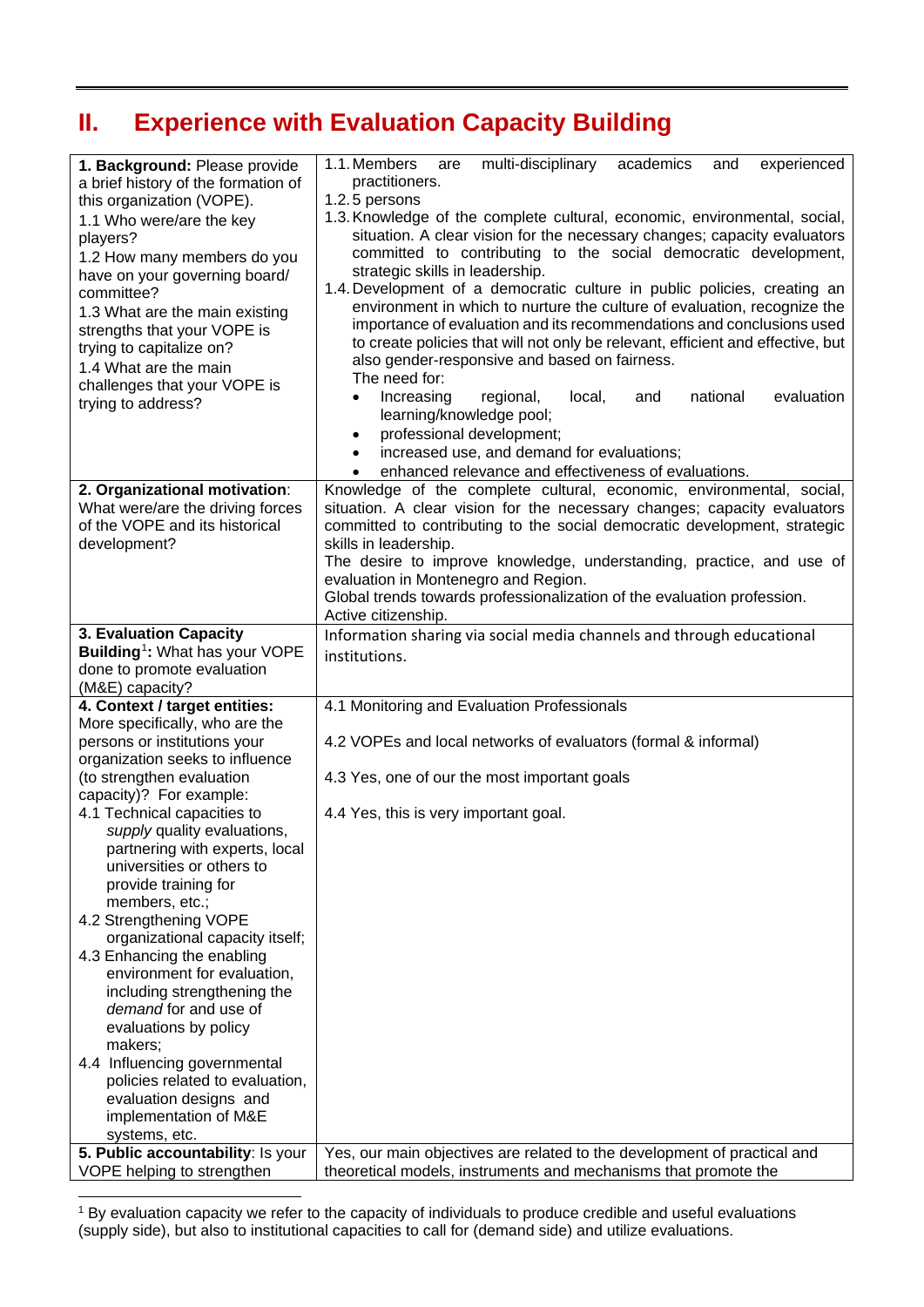| oversight and transparency of<br>government programs? If so, in<br>what ways? Can you share any<br>success stories of evaluators or<br>others promoting public<br>accountability?                                                                                                                                       | application and development of evaluation in the domestic and global<br>contexts. That is especially mindful of public policy support in terms of<br>identifying the need for evaluation, its adoption and use in formulating and<br>implementing development strategies, both overall and in individual sectors.<br>Bearing in mind that the network has been a recently formed, we consider<br>significant that representatives of governmental institutions are our<br>members |
|-------------------------------------------------------------------------------------------------------------------------------------------------------------------------------------------------------------------------------------------------------------------------------------------------------------------------|-----------------------------------------------------------------------------------------------------------------------------------------------------------------------------------------------------------------------------------------------------------------------------------------------------------------------------------------------------------------------------------------------------------------------------------------------------------------------------------|
| 6. More specifically, what are<br>some of the key themes for<br>which you advocate? For<br>example, are you promoting<br>issues related to cultural<br>sensitivity, equity, social justice,<br>empowerment, transformation,<br>gender, environment, poverty? If<br>so, please describe or attach<br>relevant documents. | One of our main efforts is to develop tools which enable indiscriminate<br>evaluation in the context of deep social oppositions (such as between<br>environmental, social, cultural and economic goals of development).                                                                                                                                                                                                                                                           |
| 7. Methods: Experiences in<br>strengthening skills of individual<br>members, by (for example):<br>organizing workshops led by<br>local experts;<br>organizing webinars with<br>international speakers;<br>designing and delivering e-<br>learning programmes;<br>administering mentoring<br>programmes; etc.            | - Yes, organizing workshops led by local experts:<br>- Yes, organizing webinars with international speakers: No<br>- No, not designing and delivering e-learning programmes:<br>- Yes, administering mentoring programmes.<br>Our members are mostly experts for different fields with a great local and<br>international experience in designing and delivering education and trainings.                                                                                         |
| 8. Standards: Has your VOPE<br>developed professional<br>standards/ethical codes/<br>competencies (or adheres to<br>those developed by others)? If<br>so, please provide<br>documentation.                                                                                                                              | No, but this we consider as one of the most important issues for qualitative<br>changes and we plan to intensively work on the construction and application<br>of an evaluation culture, to participate in the development of national policy<br>evaluation; to develop national standards for evaluations as well establish a<br>code of ethics for evaluators.                                                                                                                  |
| 9. Job opportunities: Do you<br>share employment/ consultancy<br>opportunities with evaluators on<br>your database?                                                                                                                                                                                                     | Yes                                                                                                                                                                                                                                                                                                                                                                                                                                                                               |
| 10. Progress and results: What<br>progress has been achieved so<br>far in any of the above or other<br>domains? What are expected<br>and unexpected results<br>achieved?                                                                                                                                                | Involvement of governmental institutions and international organization's<br>representatives in our network.                                                                                                                                                                                                                                                                                                                                                                      |
| 11. Lessons learned:<br>Recommendations/tips to others<br>for good practices on how to<br>organize and sustain VOPEs like<br>yours.                                                                                                                                                                                     | Establishment of multi sectorial collaboration.                                                                                                                                                                                                                                                                                                                                                                                                                                   |
| 12. Next steps: What does your<br>organization plan to do next?                                                                                                                                                                                                                                                         | To continue to expand the Network and the work on involvement of experts<br>from various fields; to build network as a legal entity with legal competencies<br>for improving democratic and civic participation.<br>To be a good partner to policy makers and civil society organizations.                                                                                                                                                                                        |
| 13. Willing to share with other<br><b>VOPEs?</b> For example, would<br>you be interested in forming<br>peer-to-peer partnerships with<br>one or more other VOPEs to<br>share lessons learned, advise<br>each other? If so, describe what<br>you would be willing to share /<br>advice you would seek.                   | Yes, of course, we welcome opportunities to form peer-to-peer partnerships<br>with other VOPEs.                                                                                                                                                                                                                                                                                                                                                                                   |